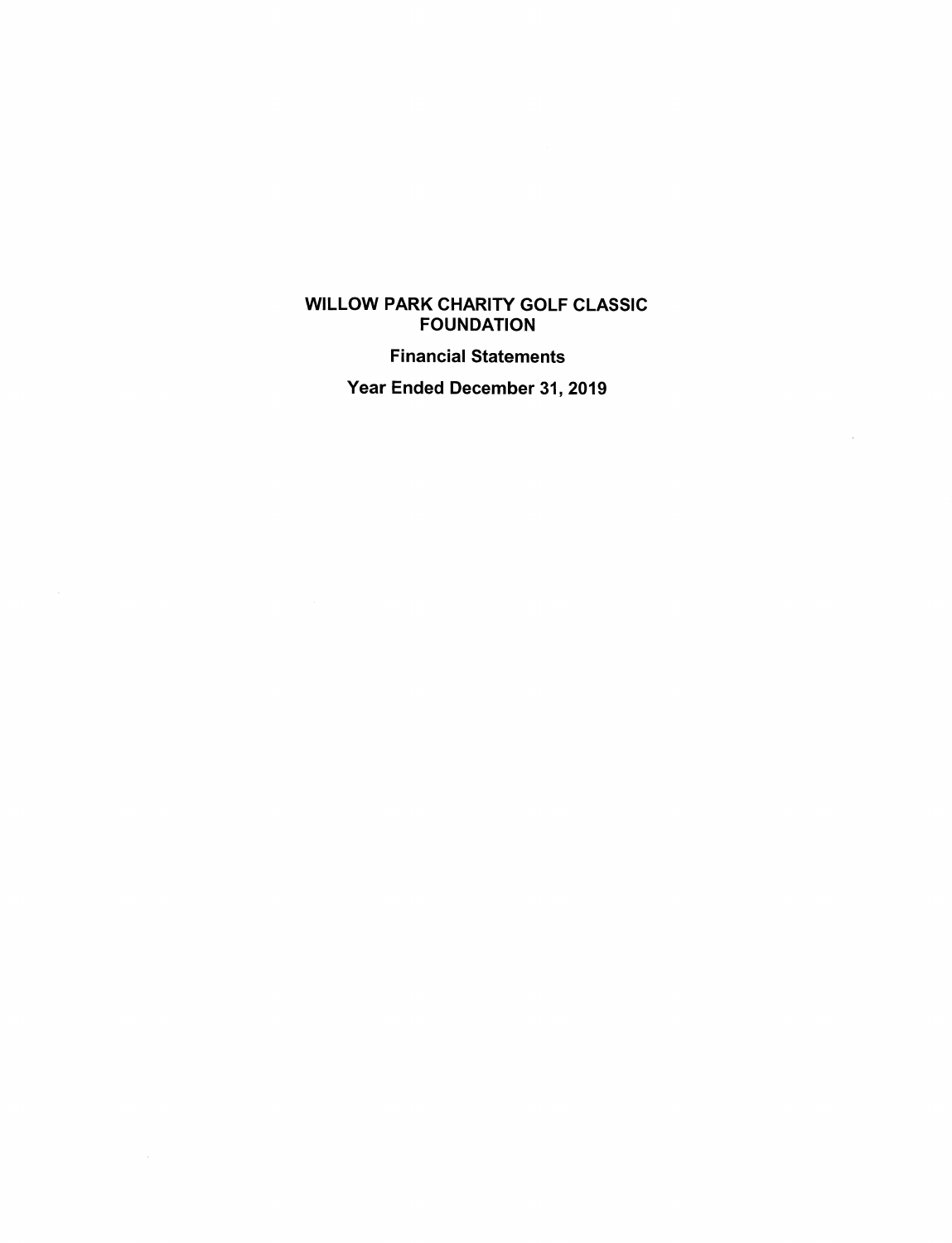Index to Financial Statements

Year Ended December 31, 2019

 $\blacksquare$ 

|                                        | Page    |
|----------------------------------------|---------|
| INDEPENDENT AUDITORS' REPORT           | $1 - 2$ |
| FINANCIAL STATEMENTS                   |         |
| <b>Statement of Financial Position</b> | 3       |
| Statement of Revenues and Expenses     | 4       |
| Statement of Changes in Net Assets     | 5       |
| <b>Statement of Cash Flows</b>         | 6       |
| Notes to Financial Statements          | $7 - 9$ |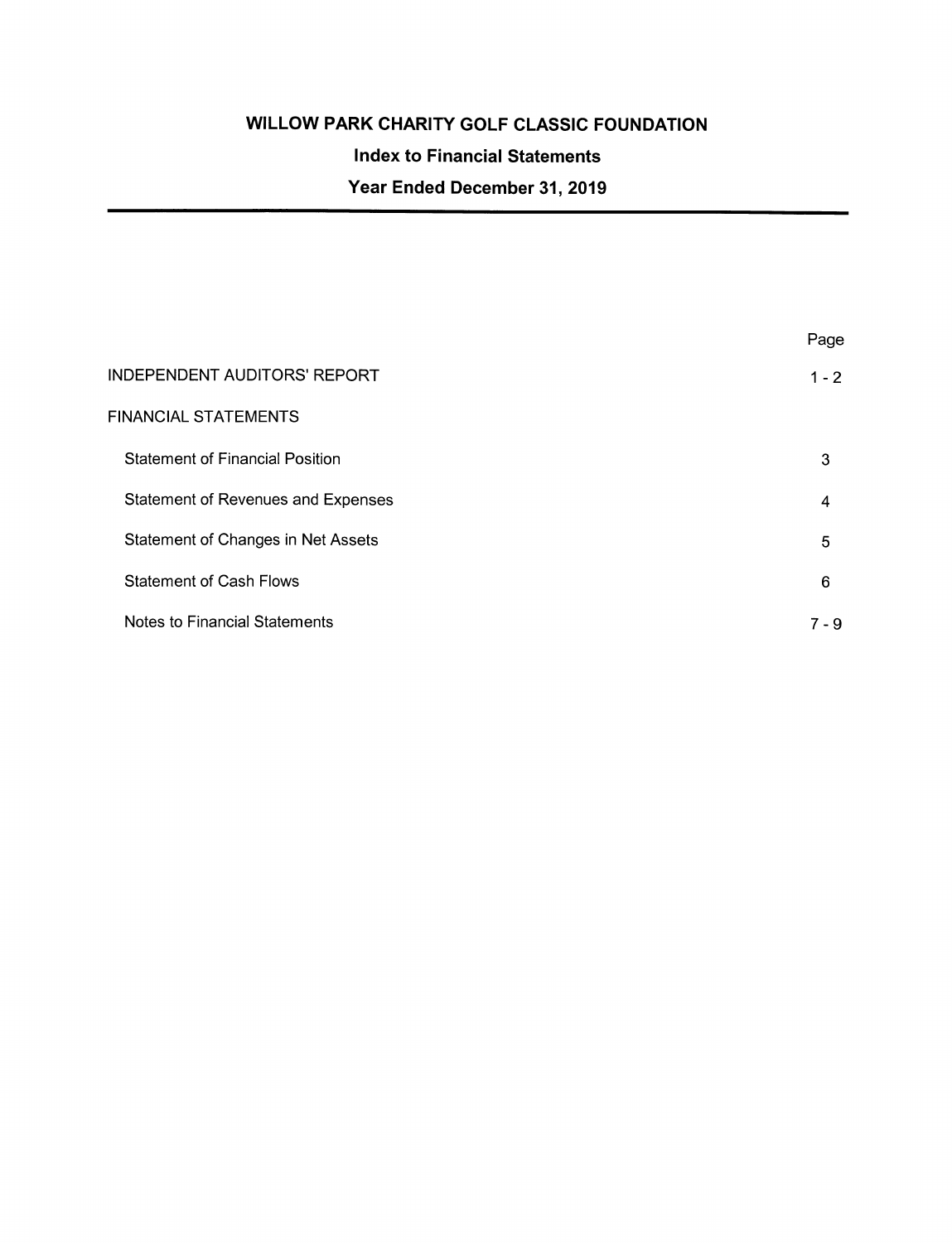

# BUCHANAN BARRY LLP CHARTERED PROFESSIONAL ACCOUNTANTS

# INDEPENDENT AUD|TORS' REPORT

To the Members of Willow Park Charity Golf Classic Foundation

### **Opinion**

We have audited the financial statements of Willow Park Charity Golf Classic Foundation (the "Foundation") that comprise the statement of financial position as at December 31, 2019, and the statements of revenues and expenses, changes in net assets and cash flows for the year then ended, and notes to the financial statements, including a summary of significant accounting policies.

In our opinion, the accompanying financial statements present fairly, in all material respects, the financial position of the Foundation as at December 31, 2019, and the results of its operations and cash flows for the year then ended in accordance with Canadian accounting standards for not-for-profit organizations.

### Basis for Opinion

We conducted our audit in accordance with Canadian generally accepted auditing standards. Our responsibilities under those standards are further described in the Auditors' Responsibilities for the Audit of the Financial Statements section of our report. We are independent of the Foundation in accordance with ethical requirements that are relevant to our audit of the financial statements in Canada, and we have fulfilled our other ethical responsibilities in accordance with these requirements. We believe that the audit evidence we have obtained is sufficient and appropriate to provide a basis for our opinion.

### Responsibilities of Management and Those Charged with Governance for the Financial Statements

Management is responsible for the preparation and fair presentation of the financial statements in accordance with Canadian accounting standards for not-for-profit organizations, and for such internal control as management determines is necessary to enable the preparation of financial statements that are free from material misstatement, whether due to fraud or error.

In preparing the financial statements, management is responsible for assessing the Foundation's ability to continue as a going concern, disclosing, as applicable, matters related to going concern and using the going concern basis of accounting unless management either intends to Hquidate the Foundation or to cease operations, or has no realistic alternative but to do so.

Those charged with governance are responsible for overseeing the Foundation's financial reporting process.

800 840 - 5th Avenue SW Calgary, AB, Canada, T2P 3E5 with associated offices

tel 403.262.2116 fax403.265.0845 www.buehananbarry.ca Serving Calgary since 1960,





(continues)

 $\mathbf 1$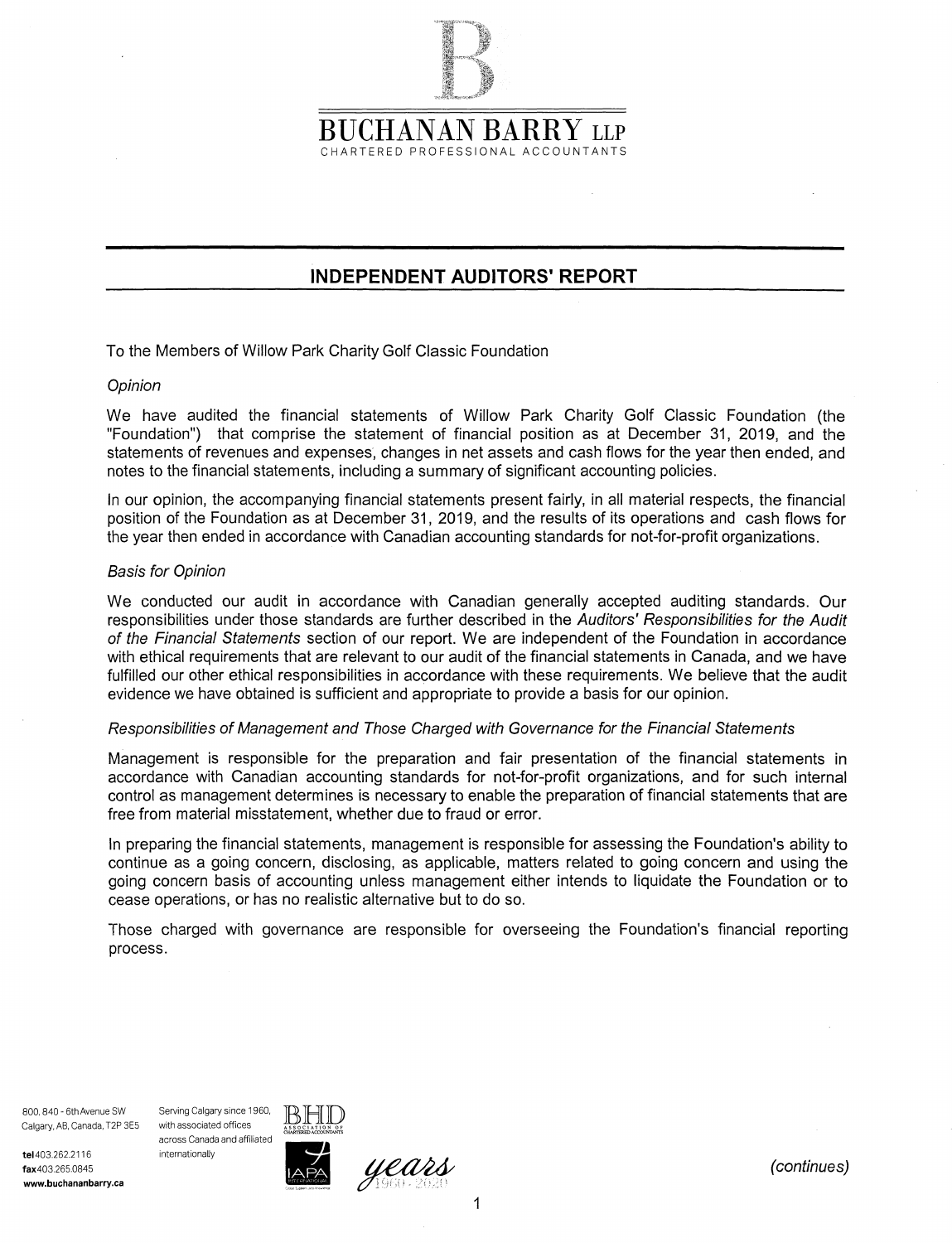Independent Auditors' Report to the Members of Willow Park Charity Golf Classic Foundation (continued)

### Auditors' Responsibilities for the Audit of the Financial Statements

Our objectives are to obtain reasonable assurance about whether the financial statements as a whole are free from material misstatement, whether due to fraud or error, and to issue an auditors' report that includes our opinion. Reasonable assurance is a high level of assurance, but is not a guarantee that an audit conducted in accordance with Canadian generally accepted auditing standards will always detect a material misstatement when it exists. Misstatements can arise from fraud or error and are considered material if, individually or in the aggregate, they could reasonably be expected to influence the economic decisions of users taken on the basis of these financial statements.

As part of an audit in accordance with Canadian generally accepted auditing standards, we exercise professional judgment and maintain professional skepticism throughout the audit. We also:

- Identify and assess the risks of material misstatement of the financial statements, whether due to fraud or error, design and perform audit procedures responsive to those risks, and obtain audit evidence that is sufficient and appropriate to provide a basis for our opinion. The risk of not detecting a material misstatement resulting from fraud is higher than for one resulting from error, as fraud may involve collusion, forgery, intentional omissions, misrepresentations, or the override of internal control.
- Obtain an understanding of internal control relevant to the audit in order to design audit procedures that are appropriate in the circumstances, but not for the purpose of expressing an opinion on the effectiveness of the Foundation's internal control.
- Evaluate the appropriateness of accounting policies used and the reasonableness of accounting estimates and related disclosures made by management.
- Conclude on the appropriateness of management's use of the going concern basis of accounting and, based on the audit evidence obtained, whether a material uncertainty exists related to events or conditions that may cast significant doubt on the Foundation's ability to continue as a going concern. If we conclude that a material uncertainty exists, we are required to draw attention in our auditors' report to the related disclosures in the financial statements or, if such disclosures are inadequate, to modify our opinion. Our conclusions are based on the audit evidence obtained up to the date of our auditors' report. However, future events or conditions may cause the Foundation to cease to continue as a going concern.
- Evaluate the overall presentation, structure and content of the financial statements, including the disclosures, and whether the financial statements represent the underlying transactions and events in a manner that achieves fair presentation.

We communicate with those charged with governance regarding, among other matters, the planned scope and timing of the audit and significant audit findings, including any significant deficiencies in internal control that we identify during our audit.

Calgary, Alberta "  $\beta$ uddan  $\beta$ uddan  $\beta$ ura  $\beta$ ura  $\beta$ 

March 9, 2020 CHARTERED PROFESSIONAL ACCOUNTANTS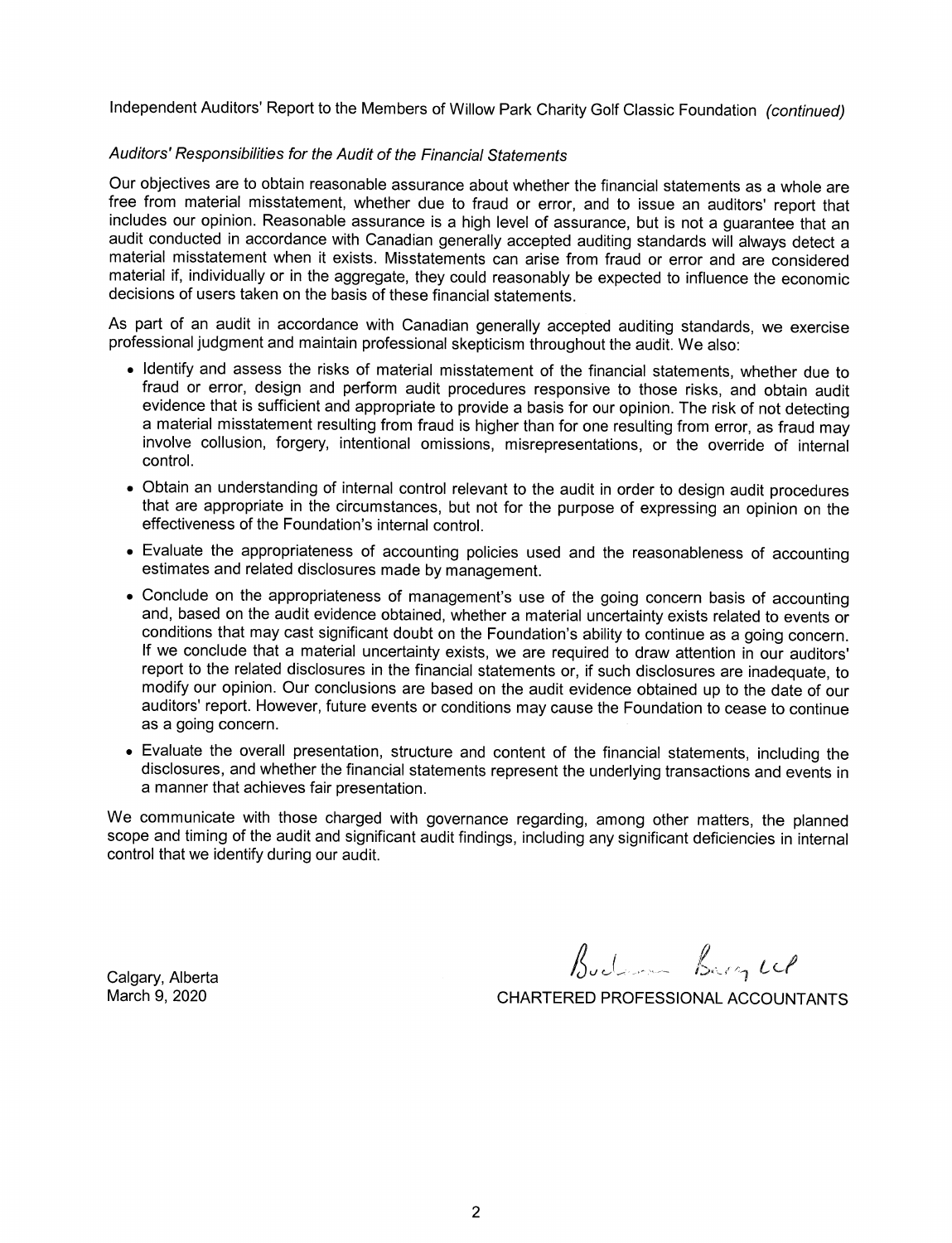# Statement of Financial Position

# December 31, 2019

|                                                   | 2019 |                 | 2018 |          |
|---------------------------------------------------|------|-----------------|------|----------|
| <b>ASSETS</b>                                     |      |                 |      |          |
| <b>CURRENT</b>                                    |      |                 |      |          |
| Cash<br>Goods and services tax rebate recoverable | \$   | 13,765<br>2,966 | \$   | 5,919    |
|                                                   |      | 16,731          | \$   | 5,919    |
| <b>LIABILITIES</b>                                |      |                 |      |          |
| <b>CURRENT</b>                                    |      |                 |      |          |
| Accounts payable and accrued liabilities          | \$   | 6,300           | \$   | 9,470    |
| <b>NET ASSETS (DEFICIENCY)</b>                    |      |                 |      |          |
| UNRESTRICTED NET ASSETS (DEFICIENCY)              |      | 10,431          |      | (3, 551) |
|                                                   | S    | 16,731          | \$   | 5,919    |

### APPROVED ON BEHALF OF THE BOARD

**Wark Renneberg"** Chairman

**"Don Bannerman"** Treasurer

 $\mathcal{A}^{\prime}$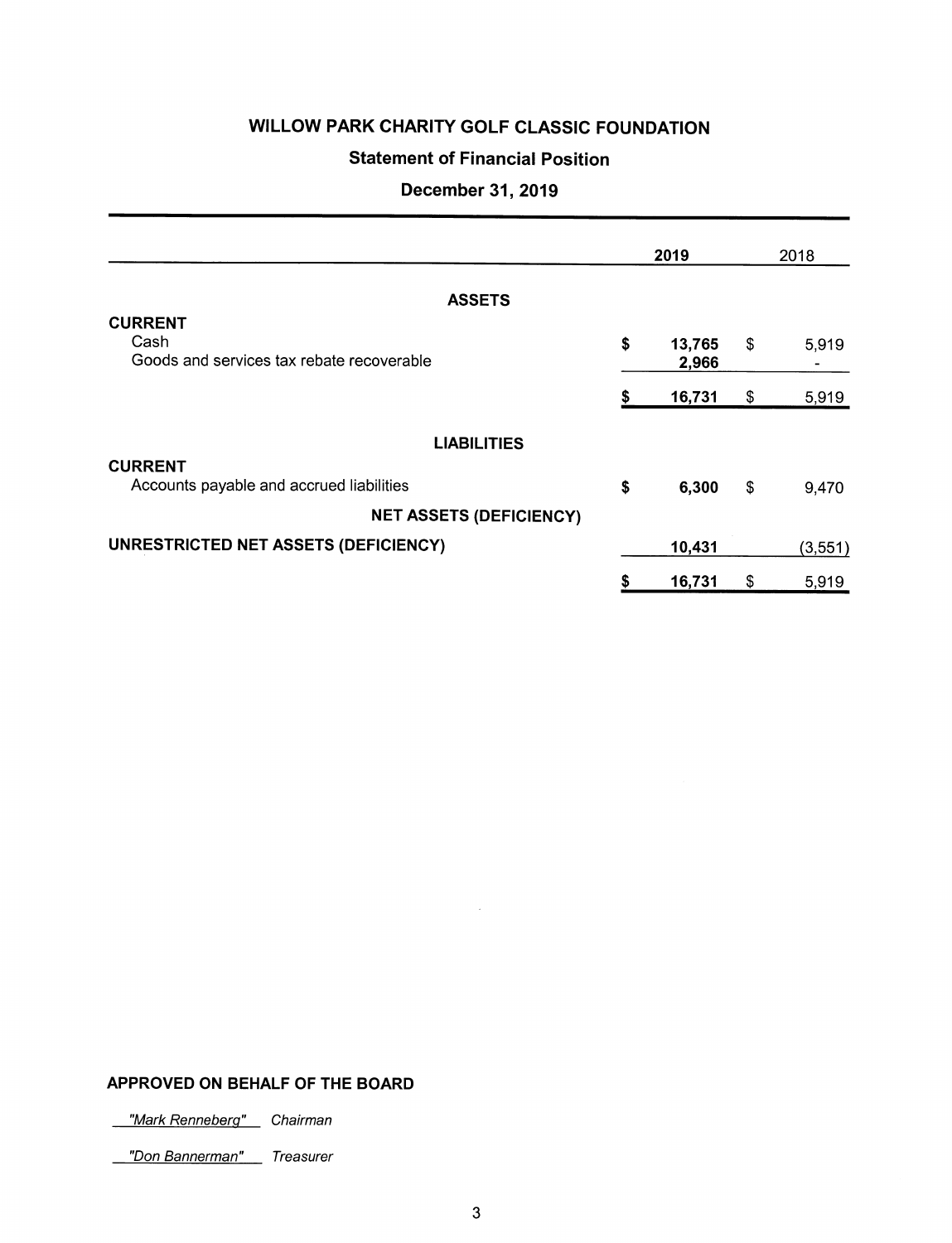$\mathcal{L}$ 

# Statement of Revenues and Expenses

|                                                                                | 2019 |         | 2018          |  |
|--------------------------------------------------------------------------------|------|---------|---------------|--|
| <b>REVENUES</b>                                                                |      |         |               |  |
| Auction receipts                                                               | \$   | 115,840 | \$<br>100,065 |  |
| Fund-a-need donations                                                          |      | 35,150  | 49,250        |  |
| Paramutual                                                                     |      | 1,289   | 1,145         |  |
| <b>Registration fees</b>                                                       |      | 144,000 | 144,000       |  |
| Sponsor donations                                                              |      | 272,875 | 289,500       |  |
|                                                                                |      | 569,154 | 583,960       |  |
| <b>CONTRIBUTION TO DESIGNATED CHARITY</b>                                      |      | 401,700 | 427,350       |  |
| <b>EXCESS OF REVENUES OVER CONTRIBUTION</b>                                    |      | 167,454 | 156,610       |  |
| <b>EXPENSES</b>                                                                |      |         |               |  |
| Advertising and promotion                                                      |      | 19,176  | 21,472        |  |
| Auction                                                                        |      | 22,221  | 15,880        |  |
| Food and refreshments                                                          |      | 36,159  | 33,643        |  |
| Golf cart rentals                                                              |      | 4,141   | 6,128         |  |
| Golfers' gratuities                                                            |      | 28,804  | 32,550        |  |
| Insurance                                                                      |      | 4,280   | 3,600         |  |
| Ladies' gratuities                                                             |      | 1,560   | 2,892         |  |
| Miscellaneous                                                                  |      | 4,418   | 4,607         |  |
| Printing and signage                                                           |      | 6,720   | 2,859         |  |
| Prizes                                                                         |      | 32,142  | 32,619        |  |
| <b>Professional fees</b>                                                       |      | 6,305   | 6,318         |  |
|                                                                                |      | 165,926 | 162,568       |  |
| <b>EXCESS (DEFICIENCY) OF REVENUES OVER EXPENSES FROM</b><br><b>OPERATIONS</b> |      | 1,528   | (5,958)       |  |
| <b>OTHER INCOME</b><br>Historical goods and services rebates received          |      | 12,454  |               |  |
| <b>EXCESS (DEFICIENCY) OF REVENUES OVER EXPENSES</b>                           | \$   | 13,982  | \$<br>(5,958) |  |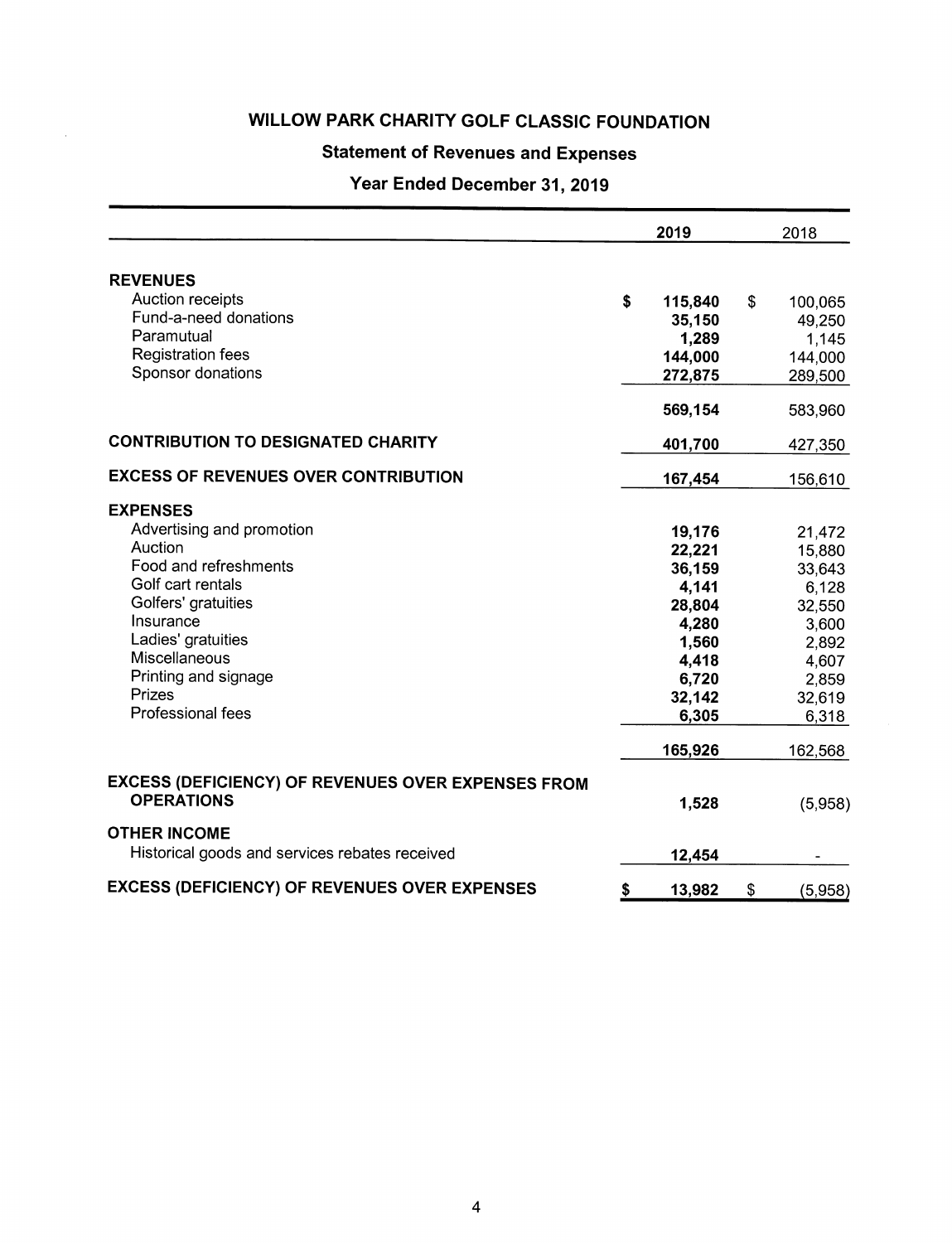# Statement of Changes in Net Assets

|                                               |   | 2019         | 2018    |
|-----------------------------------------------|---|--------------|---------|
| <b>NET ASSETS - Beginning of year</b>         | S | $(3,551)$ \$ | 2.407   |
| EXCESS (DEFICIENCY) OF REVENUES OVER EXPENSES |   | 13,982       | (5,958) |
| NET ASSETS - End of year                      |   | $10,431$ \$  | (3,551) |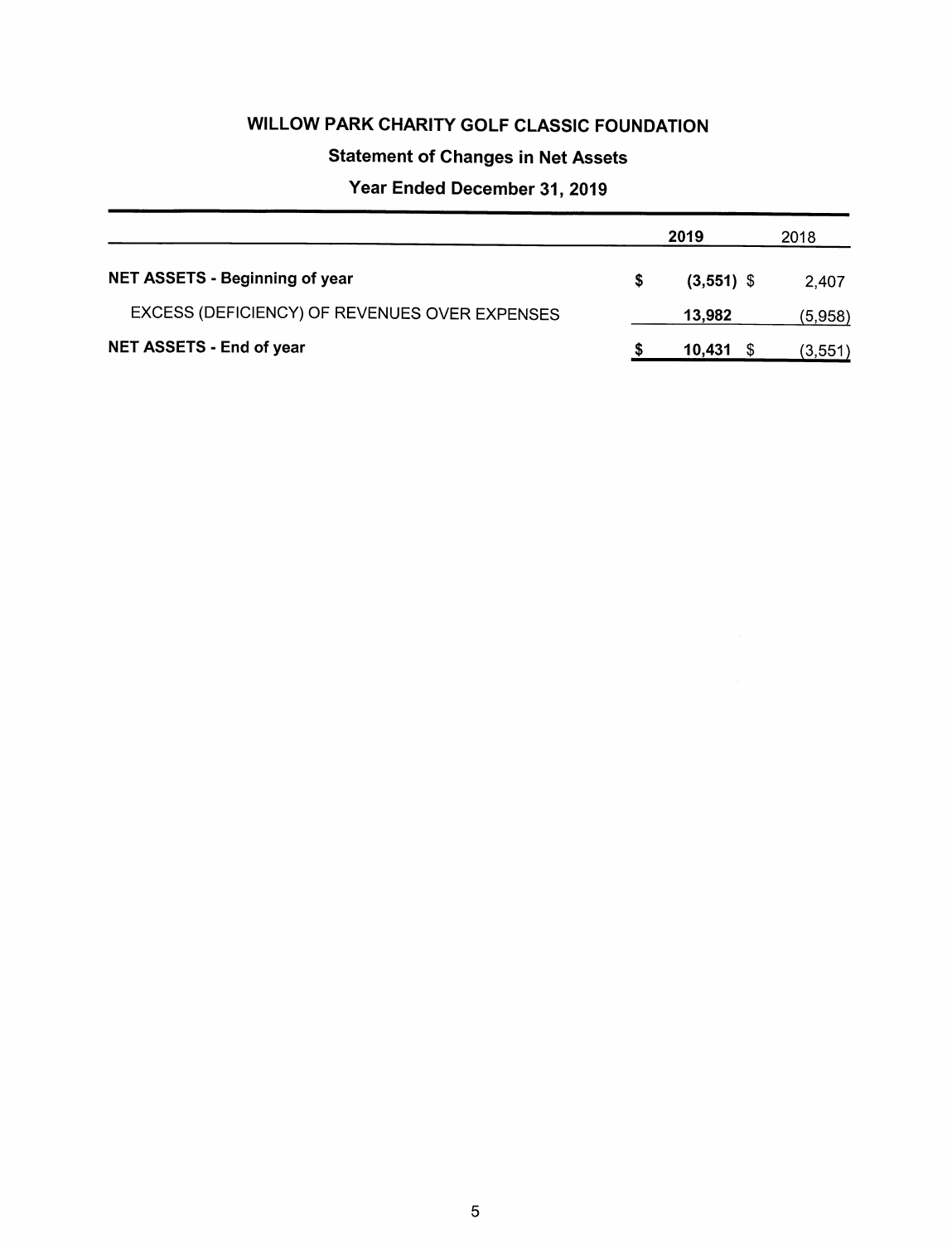# Statement of Cash Flows

|                                                                                                                               |    | 2019               |    | 2018     |  |
|-------------------------------------------------------------------------------------------------------------------------------|----|--------------------|----|----------|--|
| <b>OPERATING ACTIVITIES</b><br>Excess (deficiency) of revenues over expenses                                                  | S. | 13,982             | \$ | (5,958)  |  |
| Changes in non-cash working capital:<br>Goods and services tax rebate recoverable<br>Accounts payable and accrued liabilities |    | (2,966)<br>(3,170) |    | (388)    |  |
|                                                                                                                               |    | (6, 136)           |    | (388)    |  |
| <b>INCREASE (DECREASE) IN CASH</b>                                                                                            |    | 7,846              |    | (6, 346) |  |
| <b>CASH - Beginning of year</b>                                                                                               |    | 5,919              |    | 12,265   |  |
| <b>CASH - End of year</b>                                                                                                     |    | 13,765             | \$ | 5.919    |  |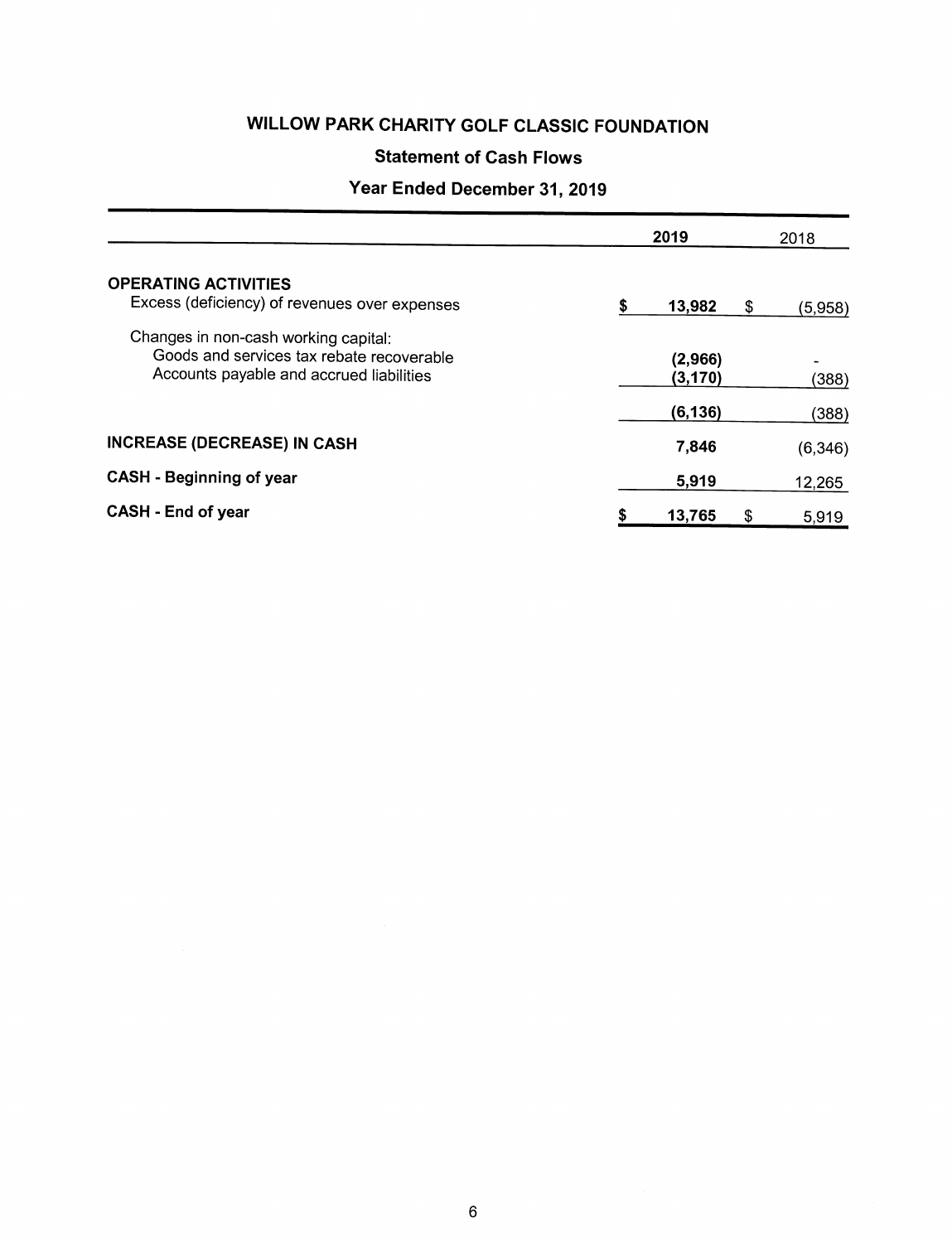### Notes to Financial Statements

### Year Ended December 31, 2019

#### $1<sub>1</sub>$ SUMMARY OF SIGNIFICANT ACCOUNTING POLICIES

The financial statements of the Willow Park Charity Golf Classic Foundation (the "Foundation") have been prepared by management in accordance with Canadian accounting standards for not-for-profit organizations ("ASNPO"). The financial statements have, in management's opinion, been properly prepared using careful judgment with reasonable limits of materiality and within the framework of the significant accounting policies summarized below.

### Cash and cash equivalents

Cash consists of cash on hand and bank deposits. Highly liquid investments with maturities of three months or less at the date of purchase are considered to be cash equivalents.

### Revenue recognition

The Foundation follows the deferral method of accounting for contributions. Restricted contributions are recognized as revenue in the year in which the related expenses are incurred. Unrestricted contributions are recognized as revenue when received or receivable if the amount to be received can be reasonably estimated and collection is reasonably assured. Endowment contributions are recognized as direct increases in net assets. The Foundation has four major streams of revenue including auction receipts, fund-a-need donations, registration fees and sponsor donations.

Auction receipts are revenue earned from sale of auction items. Of these, some are purchased by the Foundation and other items are directly contributed on the behalf of the benefiting charity. The Foundation records this as revenue upon the sale of items. This revenue depends on the volume of auction items obtained by the Foundation which varies year to year.

Fund-a-need donations are cash donations received during the tournament and are recognized when the donation is contributed to the charity for whom the funds are donated.

Registration fees are collected before the tournament and are recorded as revenue at the end of the related tournament.

Sponsor donations are received during the year and are recognized upon the completion of the related tournament, if collection is reasonably assured.

### Income taxes

The Foundation is a not-for-profit organization and is exempt from income taxes under section 149(1)(|) of the Income Tax Act. Accordingly, no provision for income taxes has been made in these financial statements.

### Contributed materials and services

The Foundation does not recognize contributed materials or services in the financial statements.

(continues)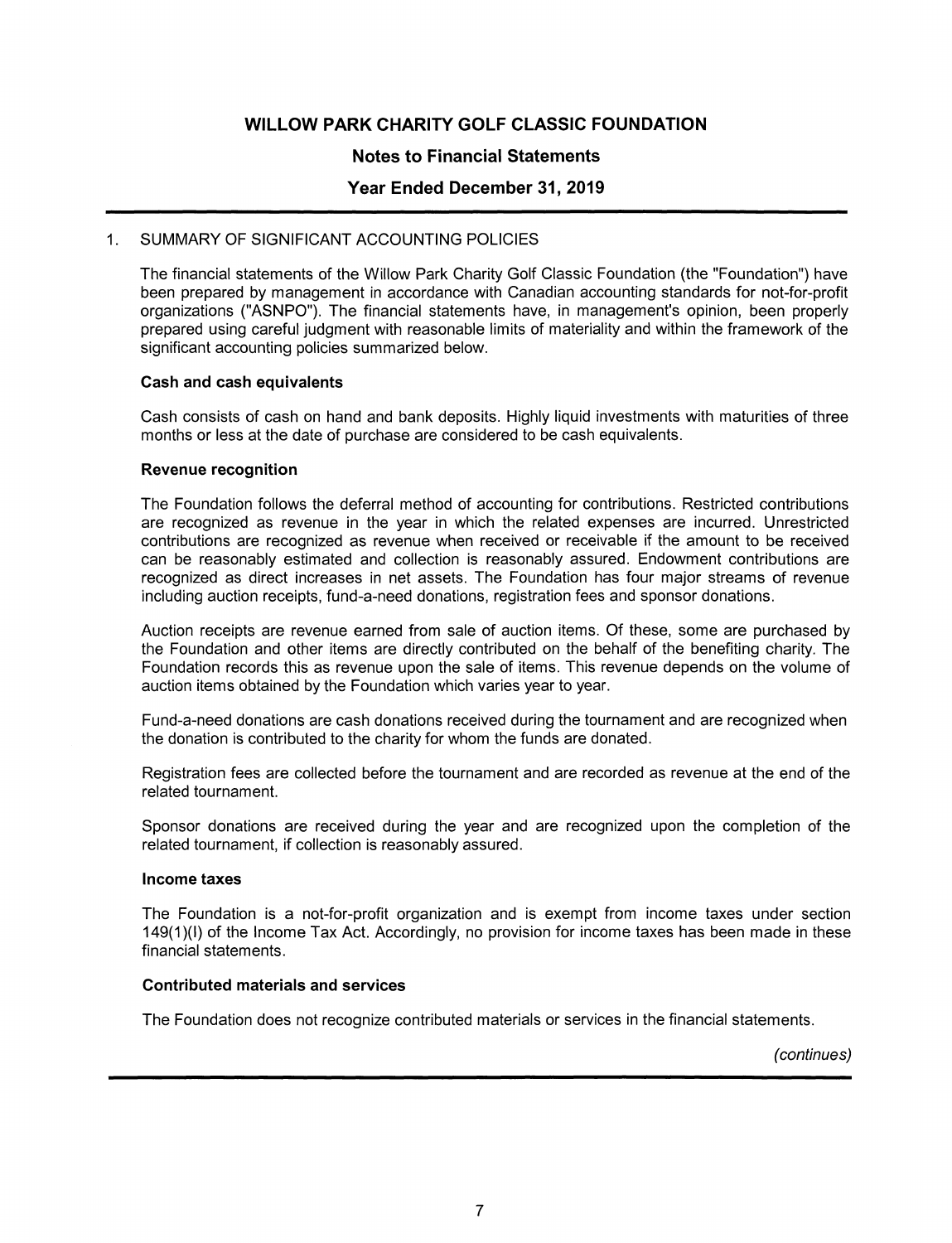### Notes to Financial Statements

## Year Ended December 31, 2019

#### $1<sup>1</sup>$ SUMMARY OF SIGNIFICANT ACCOUNTING POLICIES (continued)

### Financial instruments policy

### **Measurement**

The Foundation initially measures its financial assets and liabilities at fair value, except for certain related party transactions which are measured at the carrying amount or exchange amount. The Foundation subsequently measures all financial assets and financial liabilities at amortized cost, except equity instruments quoted in an active market, which are reported at fair value with any unrealized gains and losses reported in the statement of revenues and expenses.

Financial assets subsequently measured at amortized cost include cash.

Financial liabilities subsequently measured at amortized cost include accounts payable and accrued liabilities.

### Impairment

Financial assets subsequently measured at amortized cost are tested for impairment when there are indications that an impairment exists. The amount of write-down is recognized as an impairment loss in the statement of revenues and expenses. A previously recognized impairment loss may be reversed to the extent of an improvement, provided it is no greater than the amount that would have been reported at the date of the reversal had the impairment not been recognized previously. The amount of the reversal is recognized in the statement of revenues and expenses in the period the reversal occurs.

### Transaction costs

The Foundation recognizes transaction costs on financial instruments subsequently measured at fair value in the statement of revenues and expenses in the period incurred. Financial instruments subsequently measured at amortized cost are adjusted for financing fees and transaction costs which are directly attributable to the origination and acquisition of the financial instrument.

### Measurement uncertainty

The preparation of financial statements in conformity with ASNPO requires management to make estimates and assumptions that affect the reported amount of assets and liabilities, disclosure of contingent assets and liabilities at the date of the financial statements and the reported amounts of revenues and expenses during the period. By their nature, these estimates are subject to measurement uncertainty, and the effect on the financial statements of changes in such estimates in future periods could be significant.

#### $2.$ PURPOSE OF THE ORGANIZATION

The Foundation is a not-for-profit organization incorporated under the Societies Act of Alberta. The purpose of the organization is to hold an annual golf tournament to raise funds for local charities.